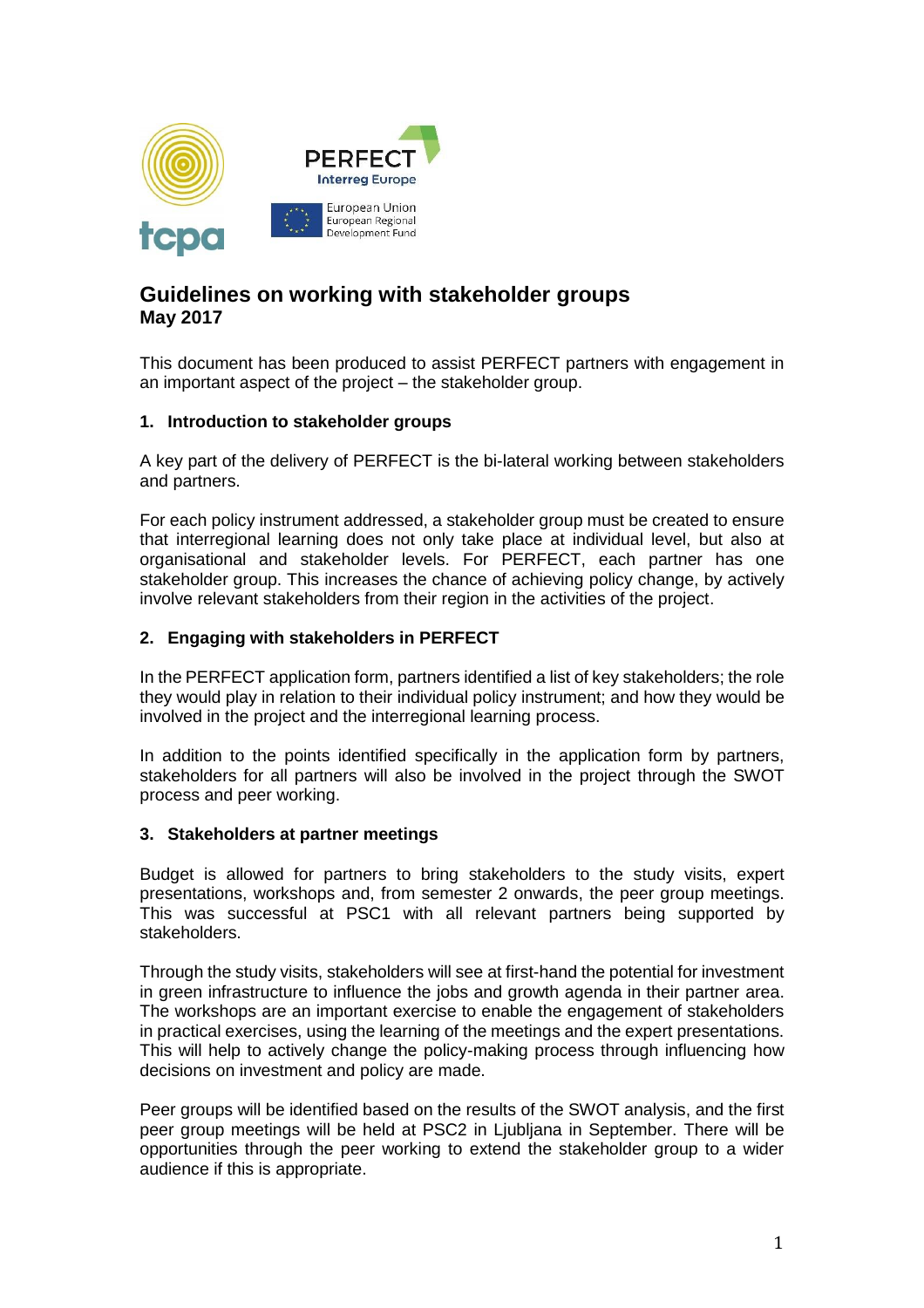The time constraints of many stakeholders are recognised and therefore partners are encouraged to let them know as early as possible about partner meetings to secure their attendance.

Partners should aim to invite at least one representative per stakeholder identified in the application form.

# **4. Stakeholder meetings in partner countries**

As discussed at PSC1, partners should hold at least one meeting with stakeholders in their country per semester. These meetings are a valuable mechanism to share the learning with stakeholders from the partner meetings and all the work to date to influence policy.

Some partners have already begun meetings with stakeholders, and input on these experiences has been used in the production of this guidance. All partners should now be thinking about meeting with stakeholders and this guidance has been produced to assist you in developing that process, and how to record the meetings and activities.

# **5. Content of stakeholder meetings**

Partners should start by holding a meeting for as many stakeholders named in the application as possible. Partners will need to prepare an agenda, attendance list, and present the objectives PERFECT project (an outline PPT is provided by the TCPA in the Annexes).

The following are the main areas of discussion for the first stakeholder meetings:

- **The definition of green infrastructure:** what do stakeholders understand by the term?
- **Existing work on green infrastructure:** what work are they aware of already from municipalities and other stakeholders in the field of green infrastructure and natural heritage? Are there more stakeholders that need to be addressed?
- **The baseline surveys and literature reviews.** The starting point of knowledge and understanding of the stakeholders in the role of, and investment in green infrastructure (GI), in their area is crucial to the success of PERFECT. All partners have now completed their baseline surveys and literature reviews
- **The policy instrument and identified performance indicator.** Each partner has an identified performance indicator and this will form the basis of the Action Plan. Partners and stakeholders need to understand the starting point for each indicator and this discussion should therefore focus on the GI survey/gap analysis which partners have undertaken, to enable partners and stakeholders to identify the starting point for the performance indicators.
- **SWOT analysis.** Partners should work with their stakeholders to complete the SWOT analyses that will be developed following the baseline surveys and literature reviews.
- **Action Plan**: what could this look like and what does it need to address? Who needs to be involved in it?